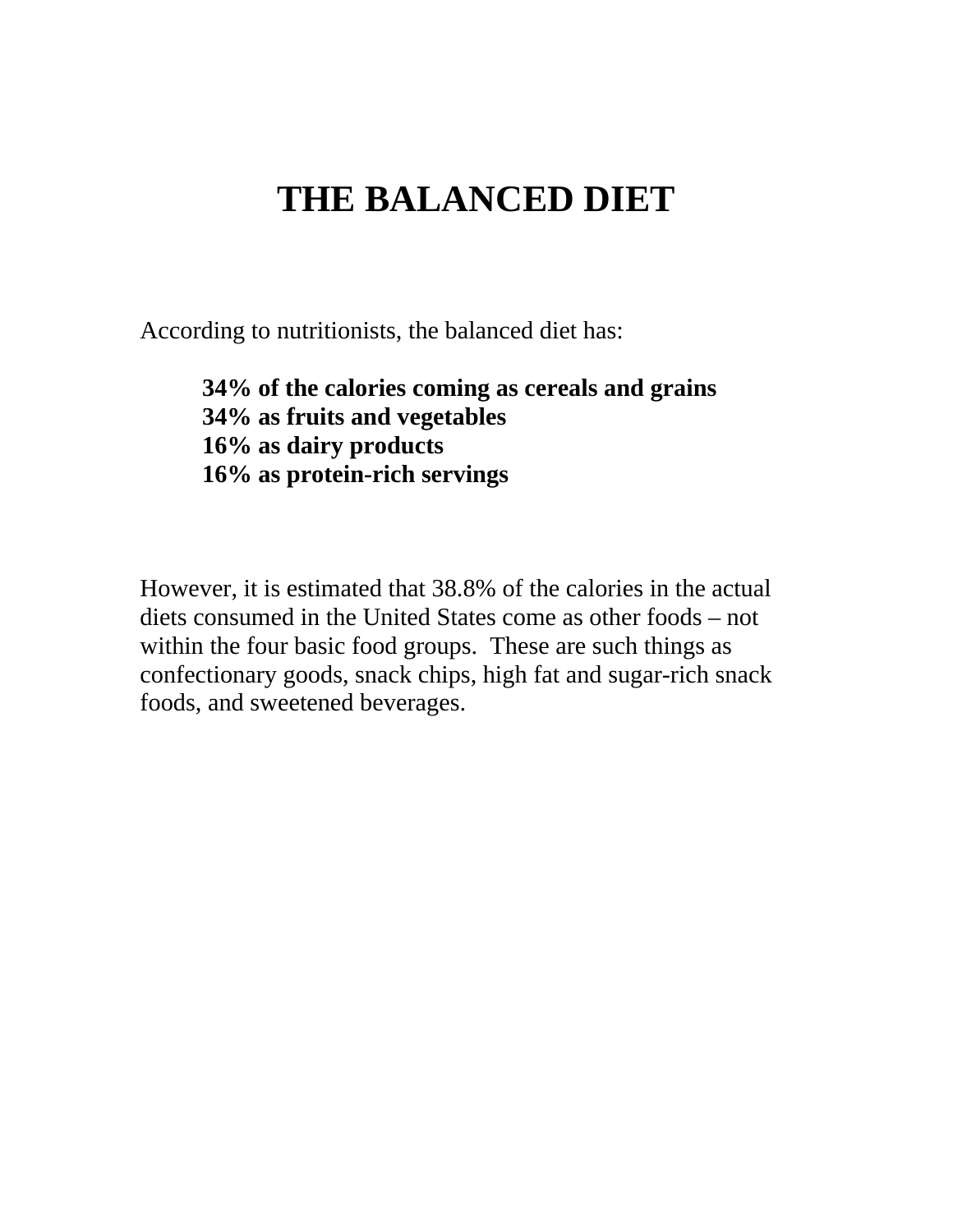# **BACK TO THE BASICS**  *The Building Blocks of Nutrition.*

### **The Macronutrients Proteins, Carbohydrates, Lipid**

### **Protein:**

- $\checkmark$  Building blocks of the major solid matter of our muscles, organs, bones, teeth, skin, nails and hair.
- $\checkmark$  Blood also contains proteins in the form of hemoglobin, enzymes, natural antibodies and hormones.
- $\checkmark$  Without protein, the building and repairing of all bodily tissues and fluids would not be possible.
- $\checkmark$  Proteins are made up of amino acids: essential and non-essential.
- $\checkmark$  Essential amino acids cannot be synthesized by the human body, so they must be obtained from the diet.
- $\checkmark$  There are two types of protein: complete and incomplete.
- $\checkmark$  Complete protein sources contain all of the essential amino acids. (Animal proteins such as meats, eggs, milk and fish.) Incomplete proteins are missing one or more of the essential amino acids. (Plant proteins such as vegetables, grains and legumes.)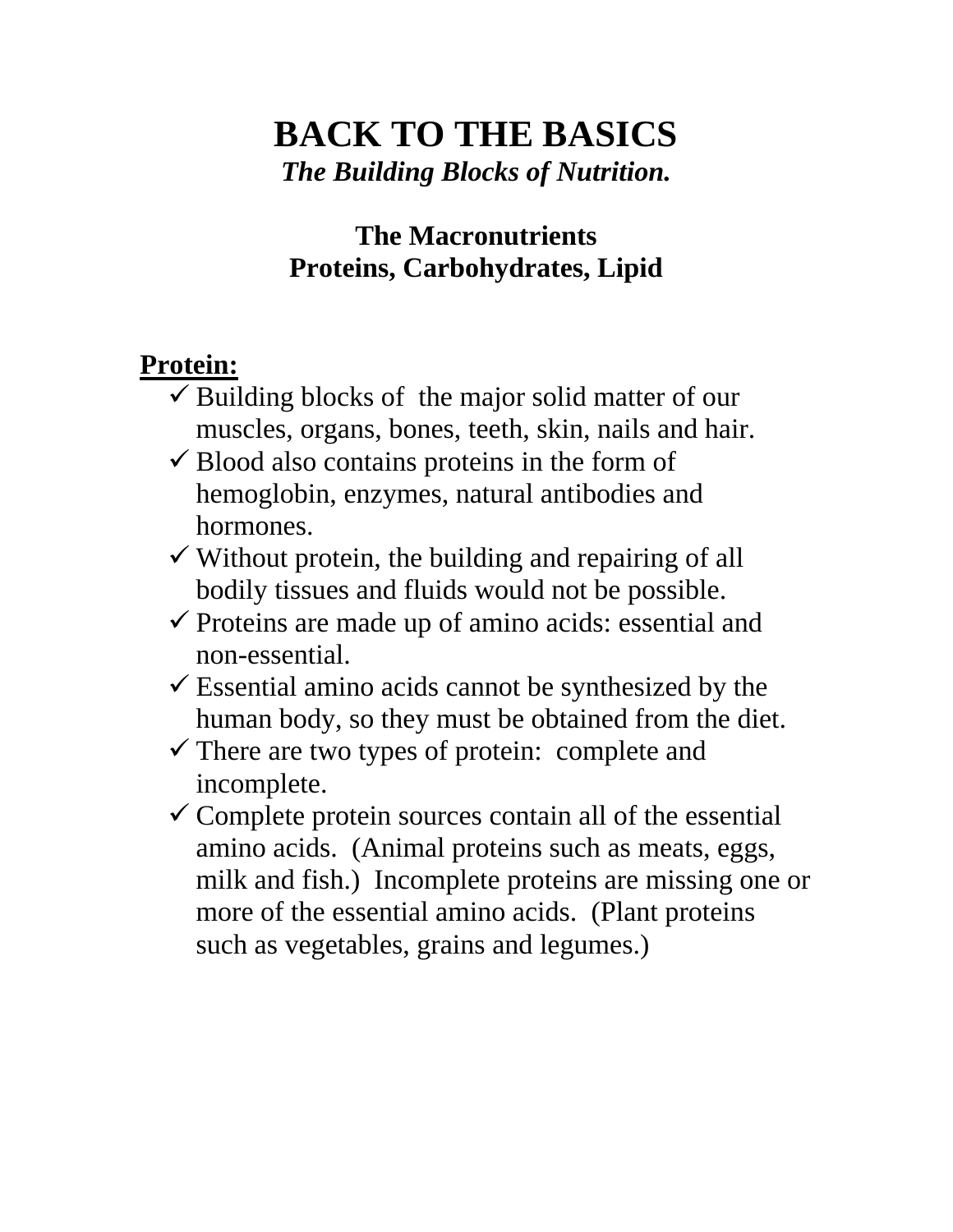#### **Carbohydrates:**

- $\checkmark$  Includes: simple carbohydrates (sugars), complex carbohydrates (starches), and the plant fibers (cellulose, hemicellulose and pectin).
- $\checkmark$  These dietary carbohydrates are the foundation of the food chain and the principal source of energy for all body functions, including that required for the absorption of other foods.
- $\checkmark$  Carbohydrates are the bodies preferred source of energy.
- $\checkmark$  Carbohydrates are the only source of energy used by the central nervous system and the retina of the eye. This is why individuals who have trouble regulating their blood sugar often experience visual and mental/emotional symptoms.
- $\checkmark$  Carbohydrates can be stored in almost unlimited amounts as body fat, and in more limited quantities as glycogen in the liver and muscles.
- $\checkmark$  Carbohydrates are responsible (with proteins) for forming substances that are essential to fighting infection, lubricating joints and maintaining the health and growth of bones, cartilage, tendons, skin and nails.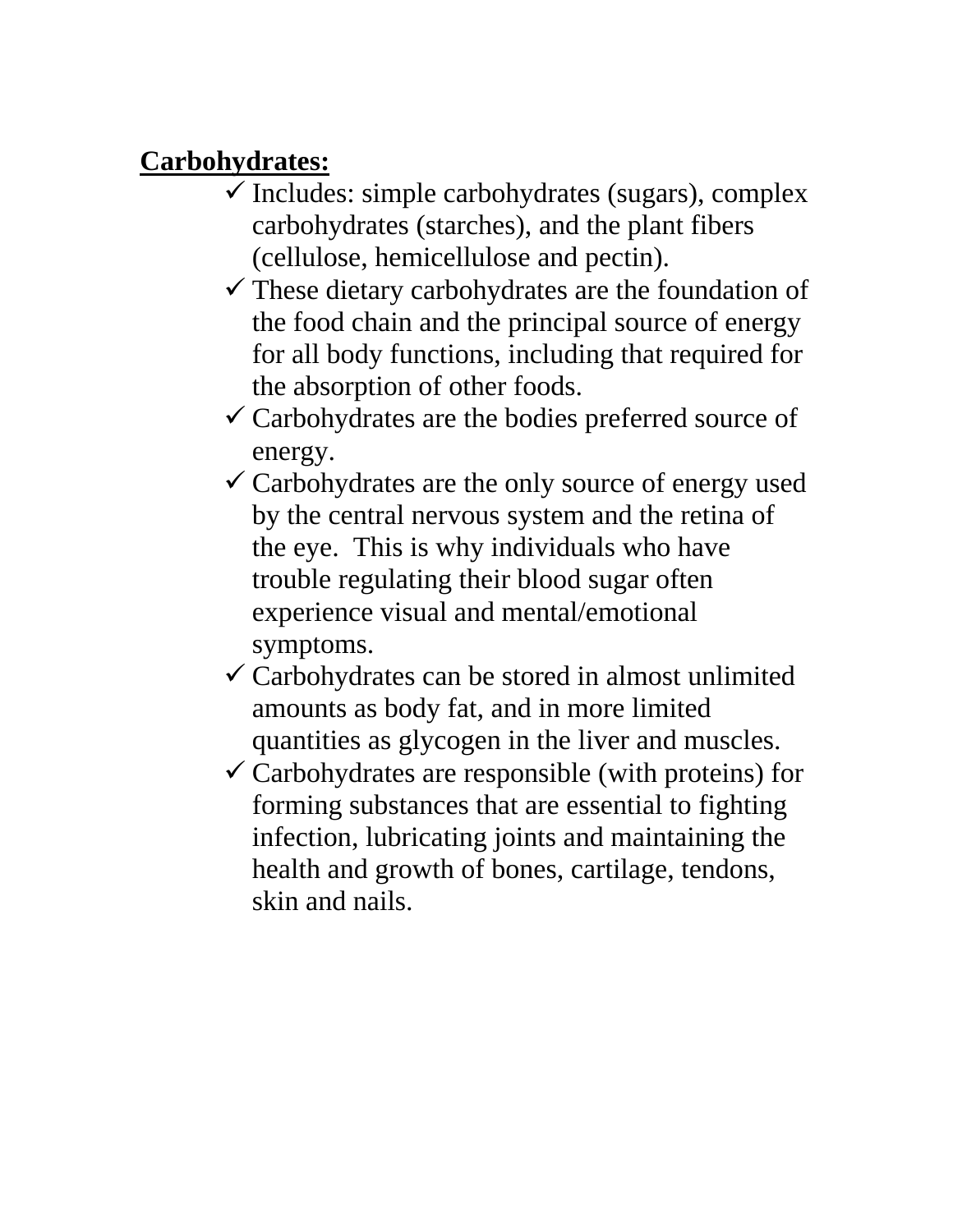## 9 **Simple carbohydrates:**

- Monosaccharides are naturally occurring sugars such as glucose and fructose.
- Glucose (a.k.a., dextrose, corn sugar, grape sugar) is the form of carbohydrate that is found circulating in the blood (blood sugar). It is also the carbo used by cells for energy and it is absorbed directly into the bloodstream when consumed as it requires no digestion.
- Fructose (levulose fruit sugar) is found in honey, ripe fruits and some vegetables (such as corn) and is not absorbed directly into the bloodstream. Consequently it is absorbed at half the rate of glucose. Fructose raises the blood sugar less dramatically, and is less insuligenic. This translates as less stress to the pancreas and blood sugar regulation mechanisms and as less fat provoking, yet fructose remains up to twice as effective in appetite suppression as most other forms of simple sugars and artificial sweeteners.
- Galactose is produced during the digestion of lactose (milk sugar) and has an absorption rate similar to that of glucose.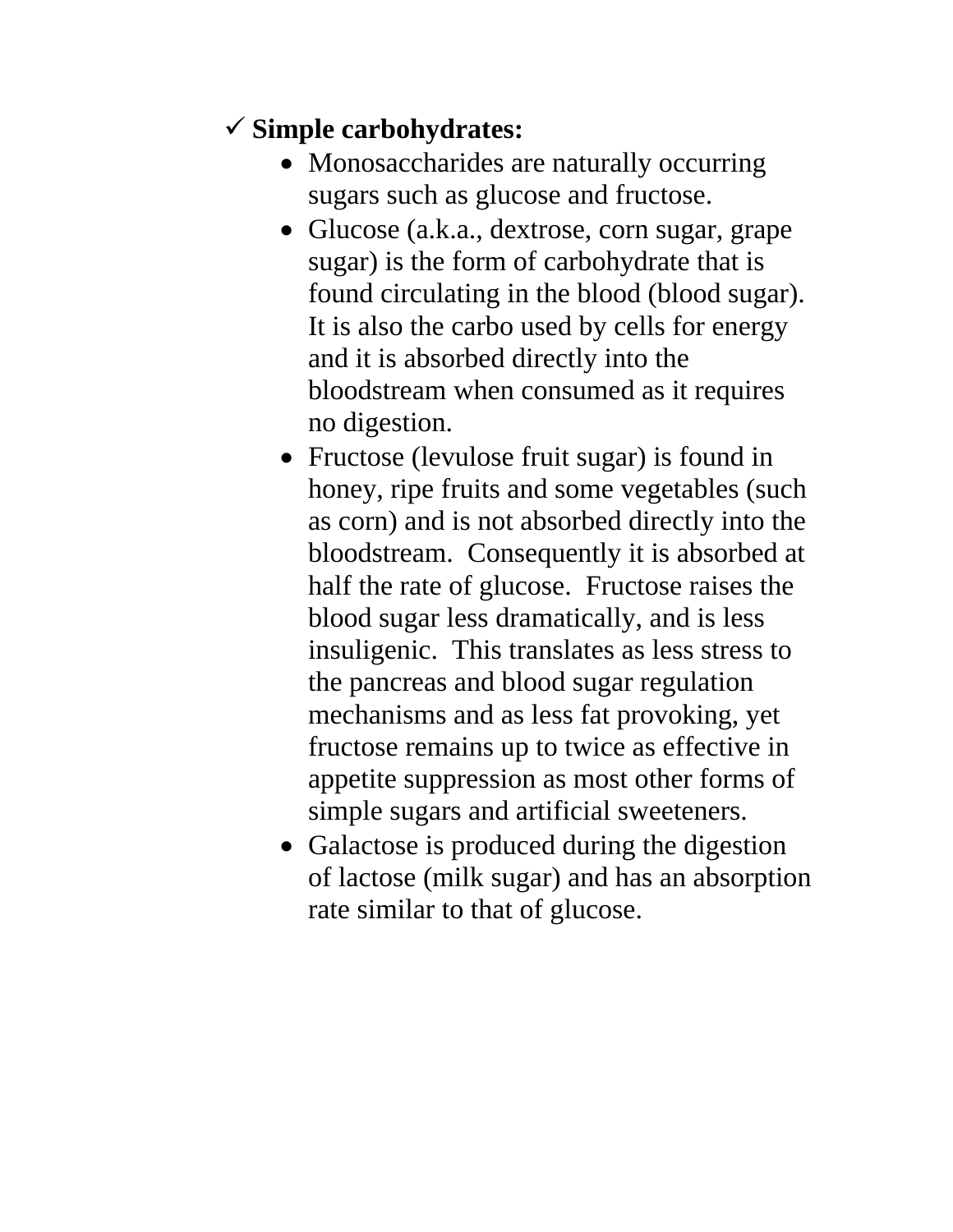- 9 **Oligosaccharides** are combinations of two or more monosaccharides.
	- Table sugar, sucrose, is two molecules of glucose.
	- The natural sources of sucrose include sugar cane, sugar beets, sorghum, molasses or maple sugar.
- $\checkmark$  **Maltose** (malt sugar) is consumed in malted beers, malted snacks and some breakfast cereals.
	- Maltose, a short chain of glucose molecules is also an intermediate product in the digestion of starch, and is commonly produced from the partial digestion of such grains as barley and rice.
	- Maltose is an excellent source of energy and, along with fructose, is commonly used in meal replacement beverages and high energy food and beverage products for athletes.
	- Because of the fermentation process used in the partial breakdown of the starches to yield the maltose, some people who are highly sensitive to yeast residues and ferments may not tolerate this source of carbohydrate well.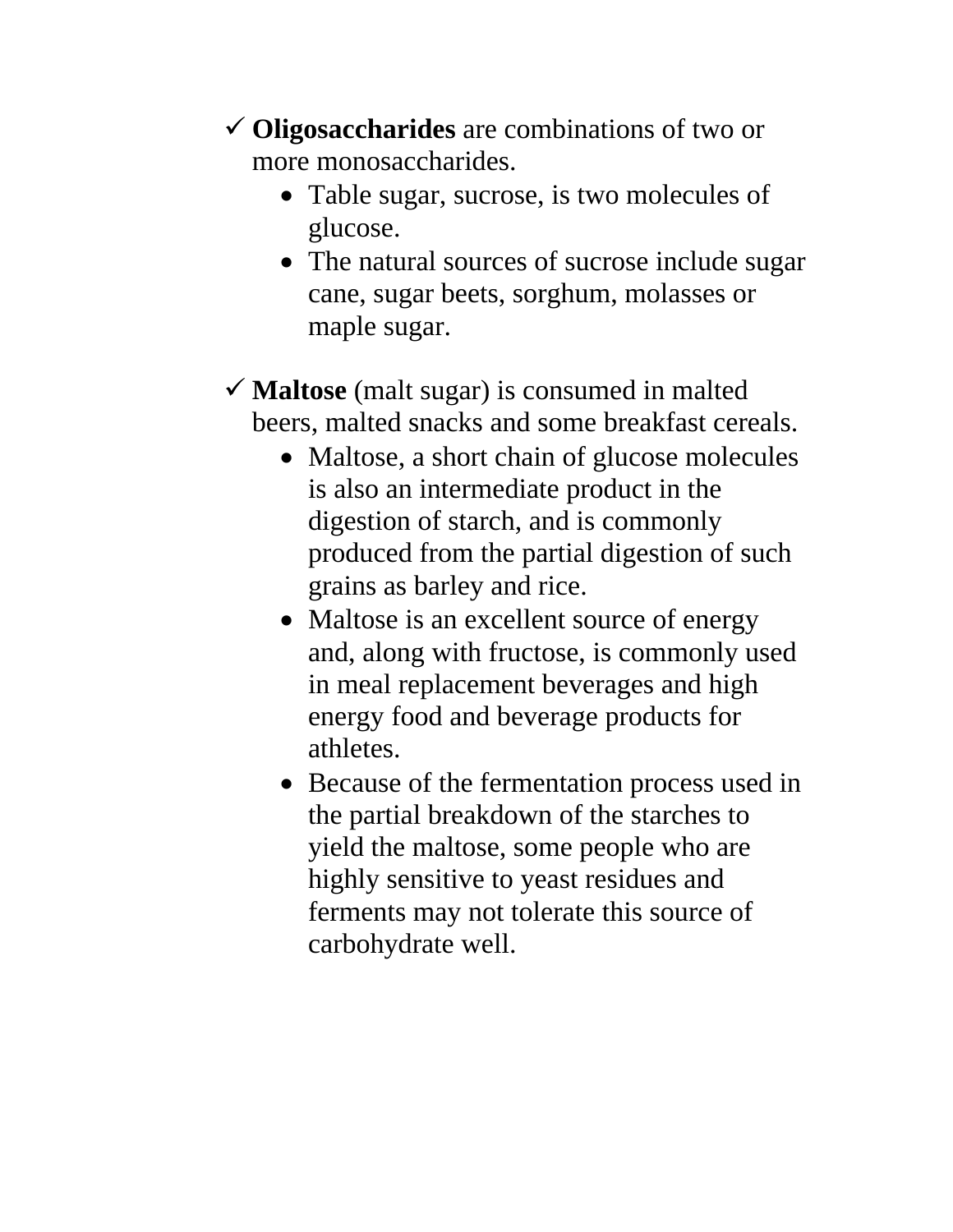## 9 **Complex carbohydrates:**

- Polysaccharides are the complex compounds also known as starches.
- They are composed of sugars, but are not sweet or water soluble.
- Starch is a polysaccharide composed of a long chain of glucose units.
- Amylose, amylopectin and dextrin are types of polysaccharides.
- Glycogen (also called the animal starch) is synthesized in the human liver and in muscle tissue from glucose, where it provides an immediate source of energy when the demand arises.
- Because these carbohydrates are complex, they are absorbed more gradually than the simple sugars and as a result, they have many advantages over simple sugars as a source of food energy.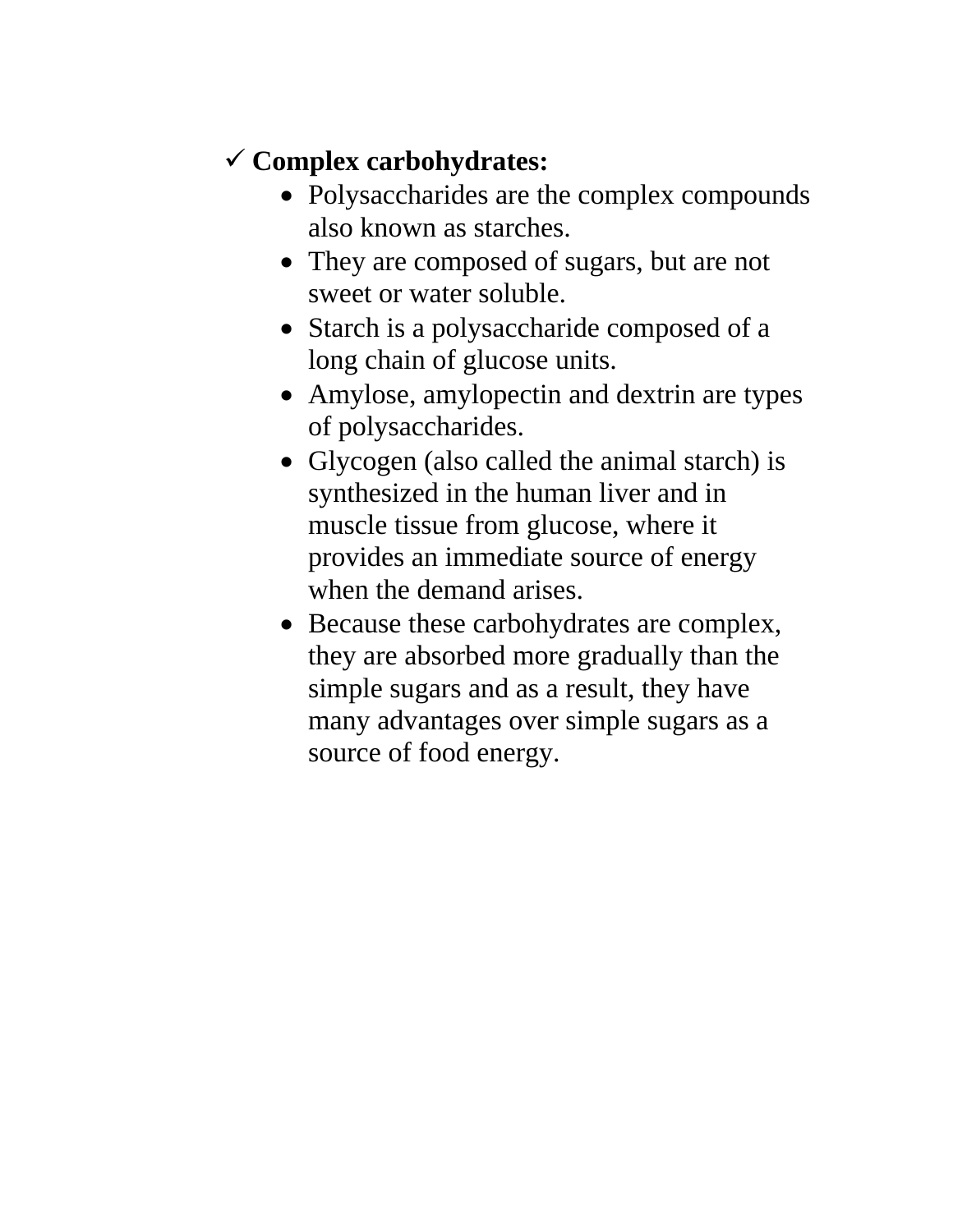# 9 **Fiber:**

- Fibers are the portions of plants which cannot be broken down by human enzymes or digestive juices.
- Fiber can be divided into two types: soluble (dissolves in hot water) and insoluble (does not dissolve in water at all).
- The net effect of the sufficient intake of these plant fibers is to enhance elimination and detoxification, lower blood fats, balance blood sugars, boost one's energy, improve immunity and minimize risk to digestive and bowel disorders and even colon (and perhaps other) cancers.
- Fiber deficiency in disease: decreased fiber intake equals an increase in the incidence of constipation, diverticulosis, colon cancer and gastrointestinal disorders. Less fiberrich foods are more processed, packaged, convenience foods.
- You can improve your fiber intake most economically and most effectively by eating more whole, unrefined grains, legumes, seeds, sprouts, vegetables and fruits.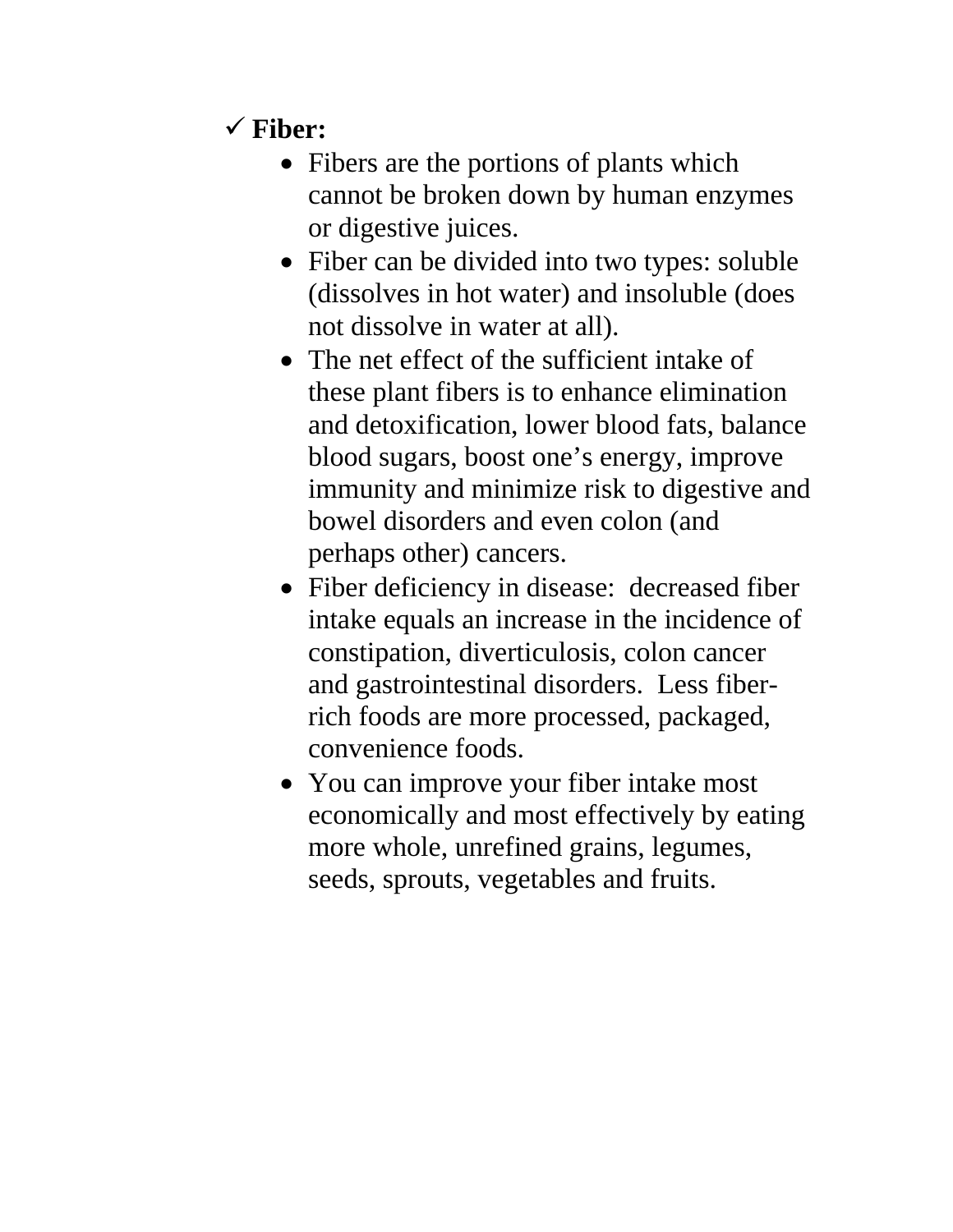### 9 **Carbohydrates, Health and Disease**

- Sedentary people who consume a large portion of their calories as simple and refined carbohydrates, will likely nurture sluggish metabolisms and therefore will encounter weight and health problems no later than the third decade of life.
- The refined food diet, typical of many children today, has produced increasing incidences of weight and cardiovascular problems at very early ages.
- Active persons, eating a diet high in natural complex carbohydrates have an active and more efficient metabolism and do not have to worry about these carbohydrates turning to fat.
- Unrefined complex carbohydrates are broken down and absorbed slowly and evenly.
- Refined carbohydrates (both sugars and processed starches) are absorbed so rapidly that it can overload the blood glucose regulating mechanisms.
- The speed of absorption of refined carbohydrates and the relative absence of the vitamin and mineral cofactors required for their proper metabolism, play pivotal roles in the production of body fat, cholesterol and declining health.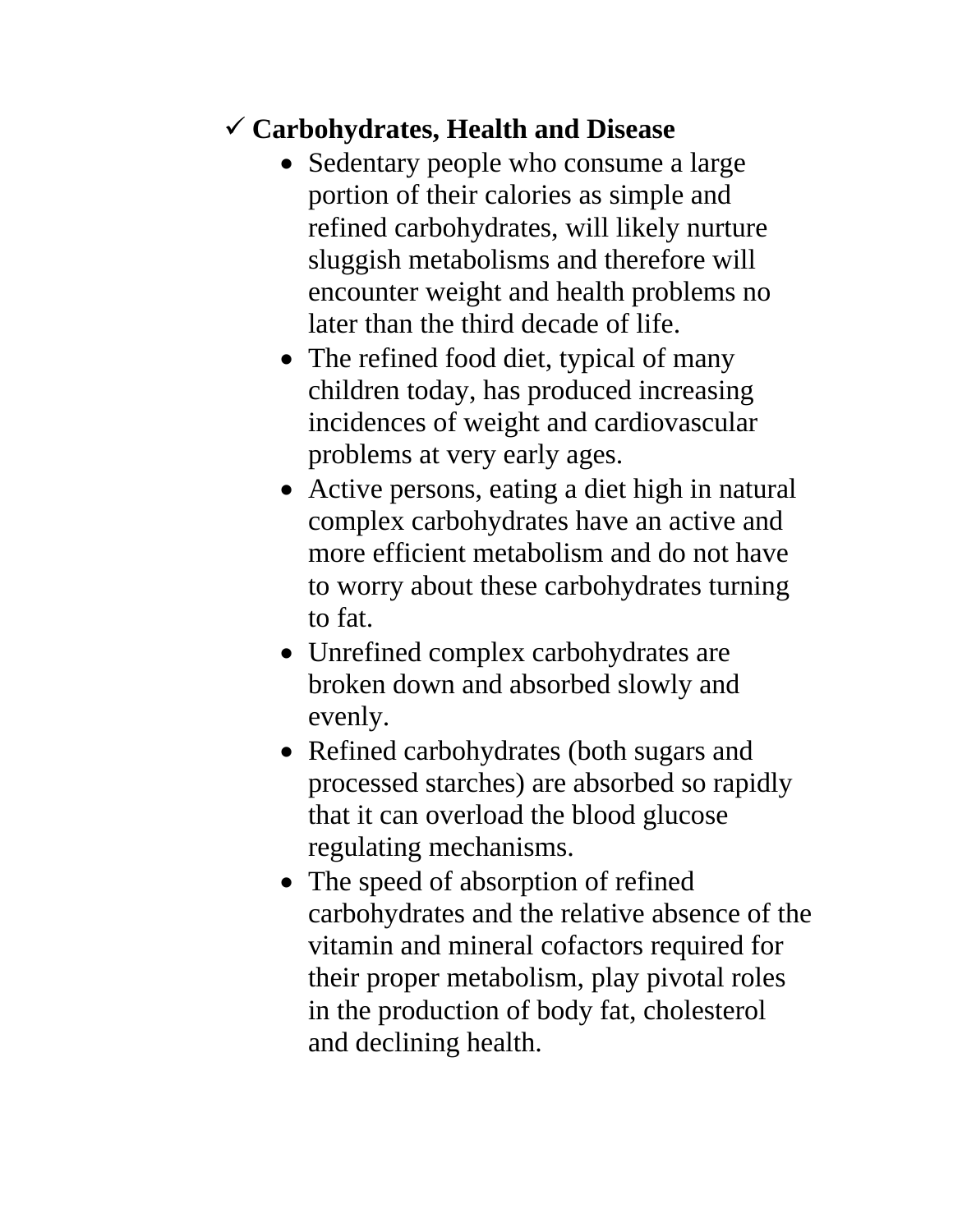# **Lipids (Fats and Oils)**

- $\checkmark$  Lipids are the biological substances which are least soluble in water.
- $\checkmark$  Substances classified as lipids include: triglycerides, phospholipids, cholesterol, fatty acids and prostaglandins.
- $\checkmark$  There are two major classes of dietary lipids: saturated and unsaturated.
- $\checkmark$  These terms refer to the chemistry of the molecules (hydrogen bonds).
- $\checkmark$  Saturated fats tend to aggregate, and are found in pork, beef, mutton, eggs, and dairy products. Because of this tendency to stick together, they may be deposited within cells, organs and arteries and arterioles. (Note: refined sugars and refined starches are also converted to saturated fats.)
- $\checkmark$  Unsaturated fats aggregate much less readily and have very low melting points, so they are more fluid.
- $\checkmark$  There are two classes of unsaturated fats: monounsaturated (MUFA's) and polyunsaturated (PUFA's).
- $\checkmark$  The most important MUFA is oleic acid which is found in olive, almond, canola and other seed oils. Oleic acid stimulates bile flow from the gallbladder, is thought to help control possible yeast overgrowth in the intestines and is the major fatty acid found in the secretions of the human skin follicle glands.